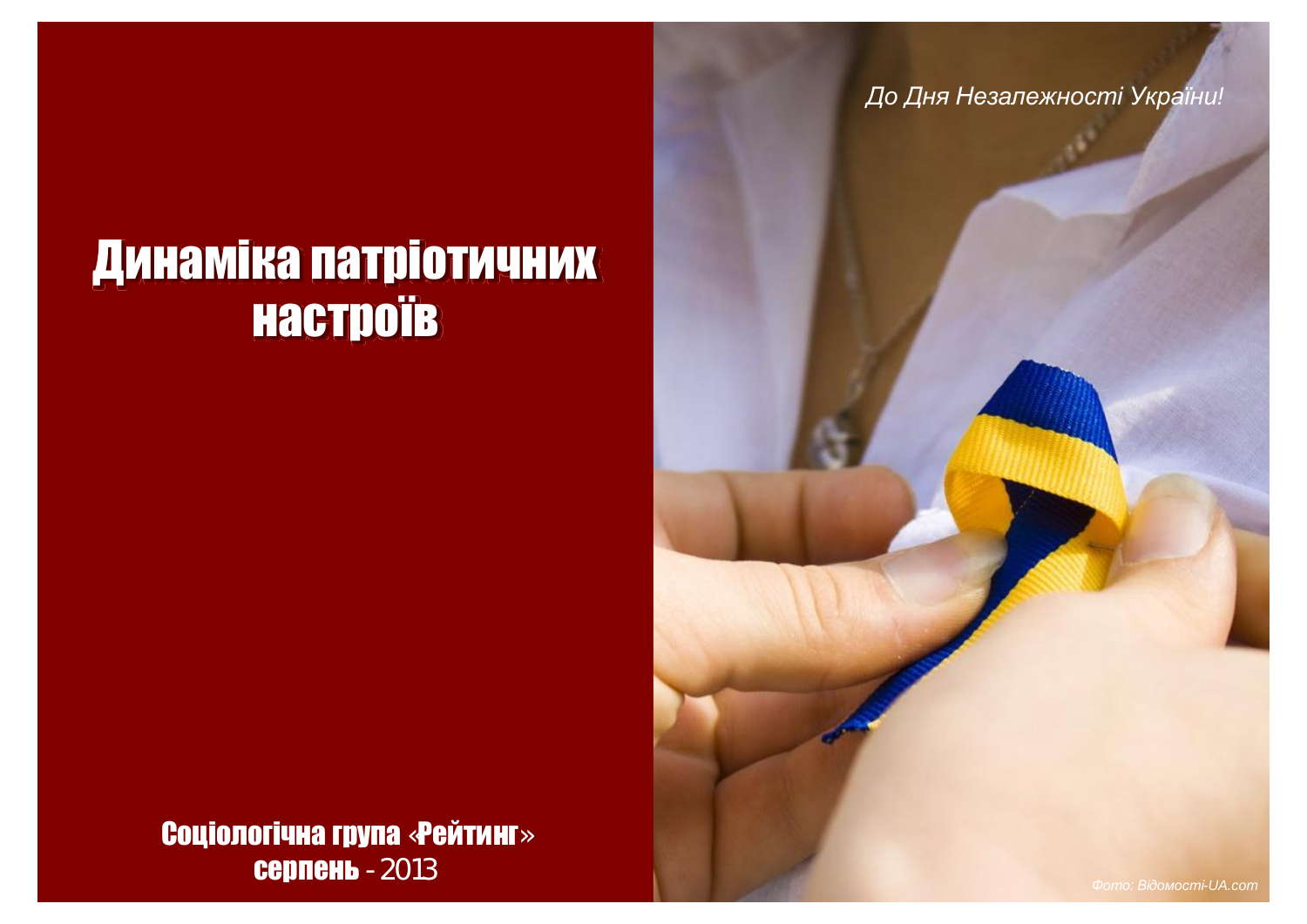### **Методологія**

Аудиторія дослідження: **НАСЕЛЕННЯ УКРАЇНИ ВІКОМ ВІД 18 РОКІВ І СТАРШІ** 

Вибіркова сукупність: **2000 респондентів** 

Метод дослідження:  $\alpha$ **еобисте формалізоване інтерв'ю згідно з опитувальником (face to face)** 

Помилка репрезентативності дослідження (з ймовірністю 0,95):

для значень близьких до 50% похибка становить не більше 2,2%, для значень близьких до 30% - не  $6$ ільше 2%, для значень близьких до 10% - не більше 1,3%, для значень близьких до 5% - не більше 1%

Терміни проведення дослідження: **9-18 серпня 2013р.** 

| Розподіл областей: |                                                                                               |
|--------------------|-----------------------------------------------------------------------------------------------|
| Захід              | Волинська, Закарпатська, Івано-Франківська, Львівська, Рівненська, Тернопільська, Чернівецька |
| Центр              | Вінницька, Кіровоградська, Полтавська, Хмельницька, Черкаська                                 |
| Північ             | м. Київ, Київська, Житомирська, Сумська, Чернігівська                                         |
| Південь            | АР Крим, Одеська, Херсонська, Миколаївська, м. Севастополь                                    |
| Схід               | Дніпропетровська, Запорізька, Харківська                                                      |
| Донбас             | Донецька, Луганська                                                                           |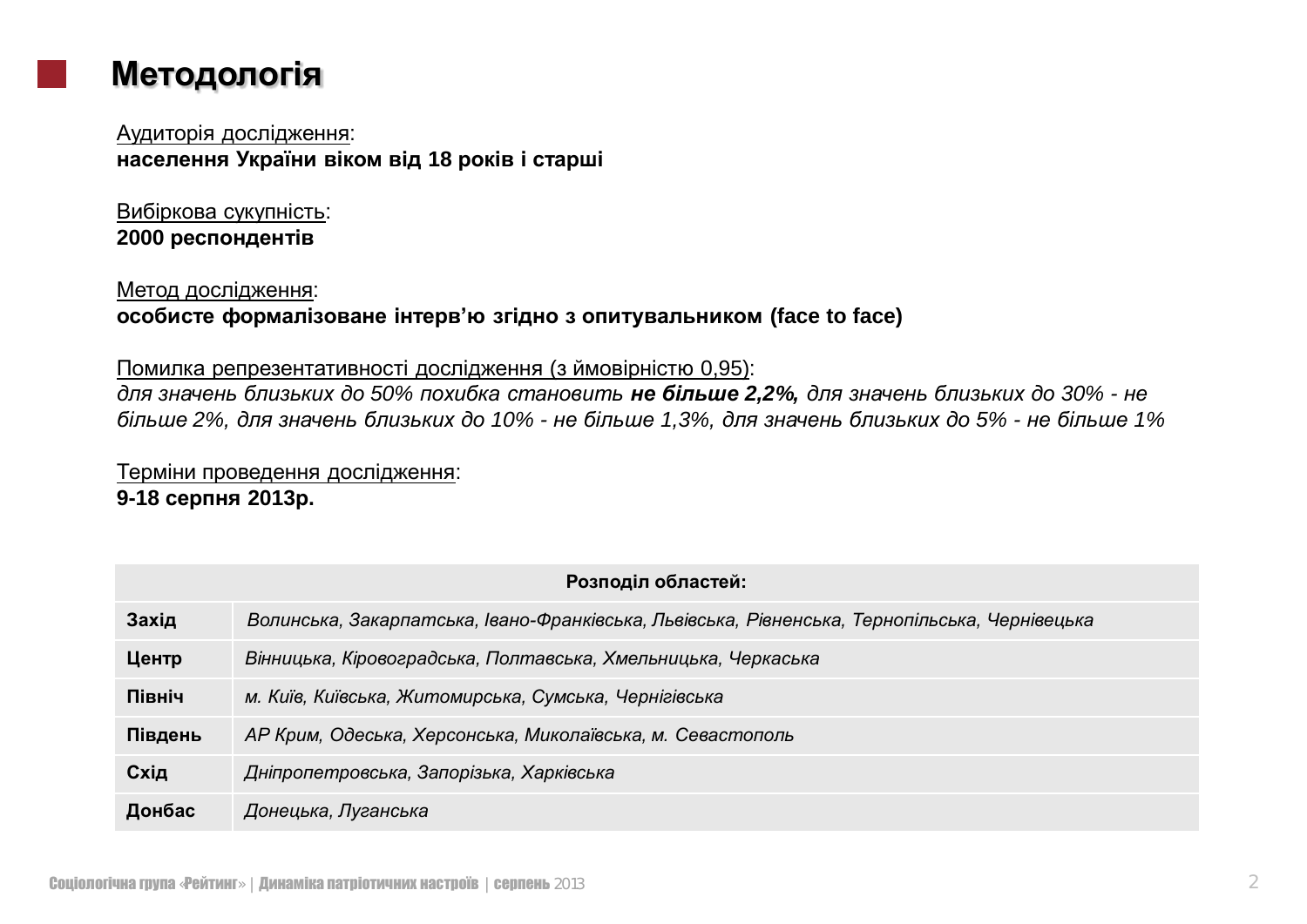#### **Резюме**

Згідно з результатами останнього дослідження Соціологічної групи «Рейтинг», у серпні 2013 року 81% опитаних українців в тій чи іншій мірі вважають себе патріотами своєї країни. Зокрема, 40% опитаних однозначно характеризують себе як патріотів. ще 41% – швидше так, ніж ні. Разом з тим. 13% опитаних не вважають себе патріотами. Ше 5% – не змогли визначитися.

Таким чином, протягом останнього року кількість людей, які вважають себе патріотами не змінилася (у серпні 2012 року 40% опитаних однозначно характеризували себе як патріотів, ще 42%  $-$  швидше так, ніж ні).

Якщо ж говорити про довшу динаміку, то, скажімо з 2010 року кількість людей, які вважають себе патріотами, дещо зросла. Так, у вересні 2010 року тільки 31% опитаних однозначно характеризували себе як патріотів, ще 45% – швидше так, ніж ні. Загалом кількість опитаних, які вважають себе патріотами своєї країни, зросла з 77 до 81%.

Цікаво, що більшими патріотами себе вважають найстарші та наймолодші респонденти. Водночас, ми спостерігаємо тенденції, що чим старші респонденти, тим менше вони підтримують Незалежність України. Отже, частина респондентів, називаючи себе патріотами своєї країни, не мають на увазі незалежну Україну, і більше таких саме серед старших людей.

Загалом 61% опитаних підтримали б проголошення Незалежності України, якби перед ними постав такий вибір сьогодні. Водночас 28% – не підтримали б. ще 13% – не визначилися. За останній рік (з серпня 2012) ці показники практично не змінилися.

Якщо на Заході підтримали б Незалежність майже 90%, на Півночі та в Центрі – майже 70%, то на Сході та Півдні – менше половини, а на Донбасі – взагалі лише третина. Лише на Донбасі кількість противників Незалежності перевишує кількість прихильників - рік тому ці показники були майже рівні. При цьому, серед прихильників Партії регіонів майже половина підтримали б Незалежність, а майже 40% – ні. Тоді як серед прихильників КПУ домінують противники Незалежності (дві третини).

Як вже зазначалося, чим молодші респонденти, тим більше вони підтримують Незалежність України. Чоловіки більше підтримують Незалежність, ніж жінки. Чим більше матеріально забезпечена людина, тим вища підтримка Незалежності.

Майже 80% респондентів, які вважають рідною мовою українську, підтримують Незалежність. Водночас, серед респондентів, які вважають рідними одночасно російську та українську - таких близько половини, а серед тих, які вважають рідною лише російську, – лише третина.

Майже 90% прихожан УГКЦ, понад 70% УПЦ (КП) та майже 60% просто віруючих, які не відносять себе до жодної конфесії. підтримують Незалежність. Тоді як серед прихожан УПЦ (МП) таких менше половини, хоча і серед них кількість прибічників Незалежності перевищує кількість противників.

46% опитаних готові у випадку виникнення відповідної загрози відстоювати територіальну цілісність України зі **зброєю в руках**. За останні три роки це найвищий (!) показник: так, у 2010 році таких було 43%, у 2012 – лише третина.

Разом з тим. 43% опитаних не готові відстоювати територіальну цілісність України зі зброєю в руках, 11% – не визначипися.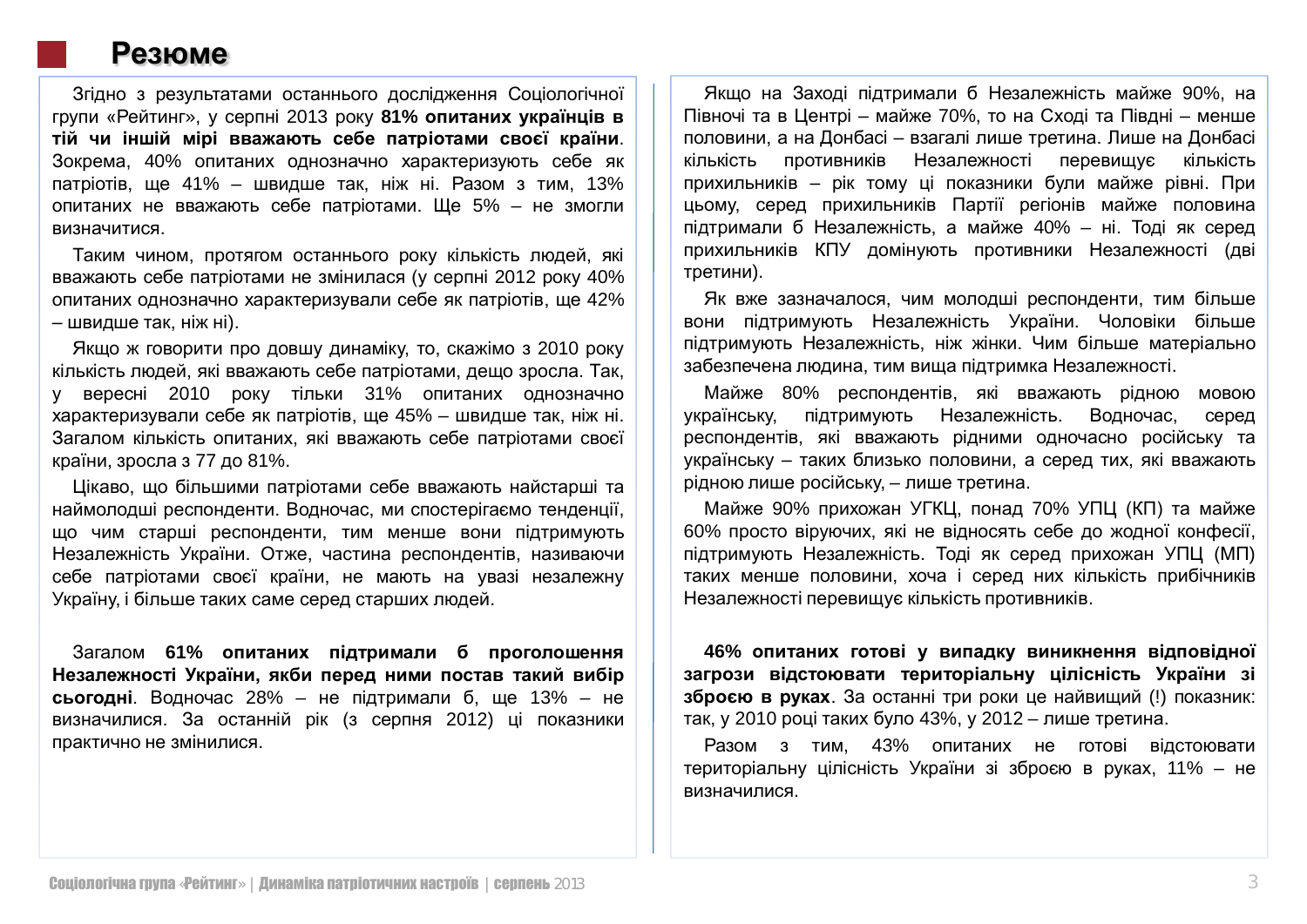### **Резюме**

Якщо раніше підвищену готовність відстоювати свою країну зі зброєю в руках висловлювали переважно прихильники лише партії Свобода, то зараз таких однакова кількість і серед прихильників інших опозиційних партій: УДАРу та Батьківщини близько 60%.

Ще один цікавий момент. На Донбасі кількість опитаних, які готові відстоювати територіальну цілісність країни зі зброєю в руках, у 1,5 рази вища, ніж кількість людей, які підтримали б Незалежність.

Майже 60% чоловіків та кожна третя жінка готові захищати свою країну зі зброєю в руках. Чим молодші респонденти, тим вищу готовність вони декларують до відстоювання країни.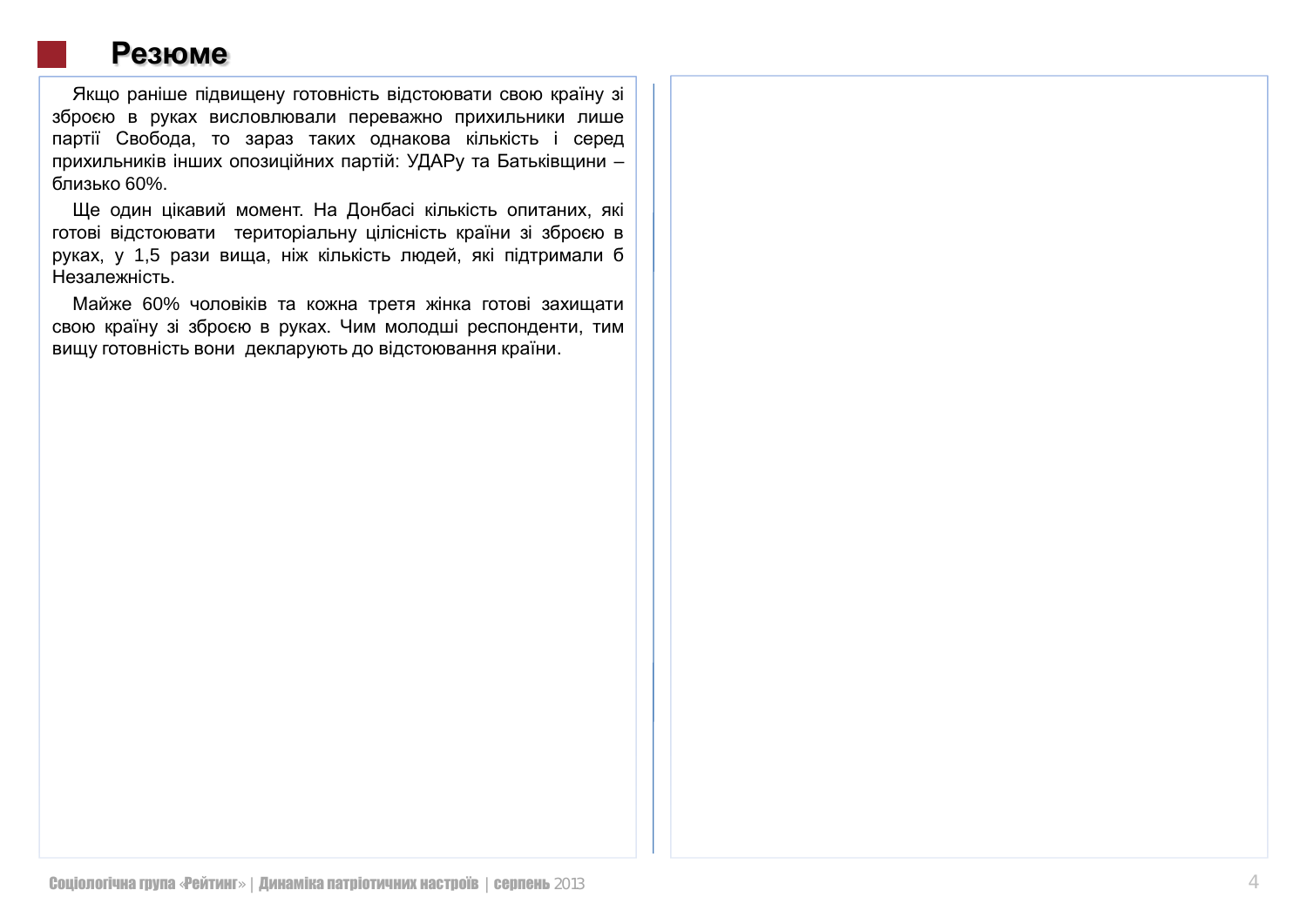## Зведені маркери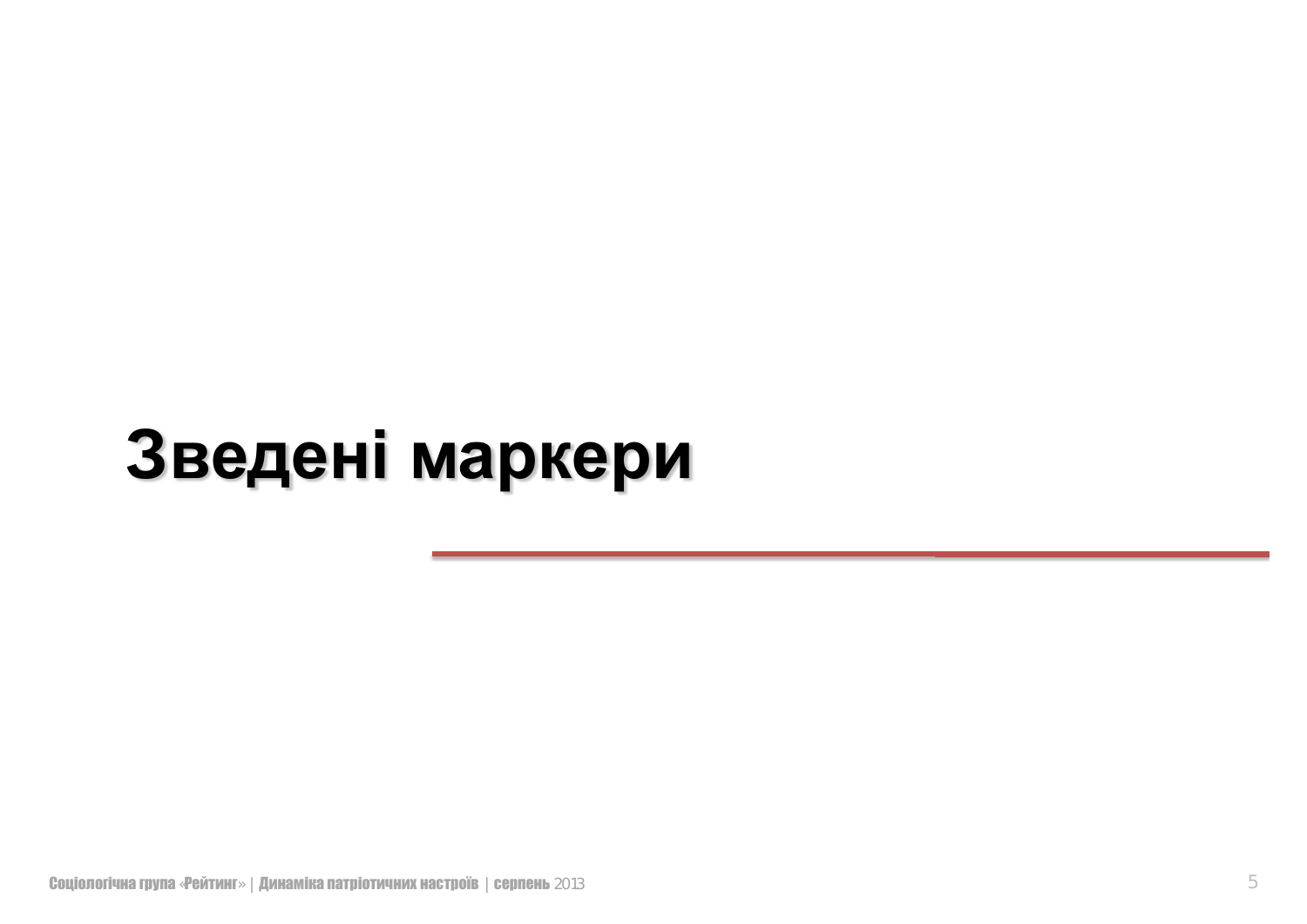### Зведені маркери патріотизму

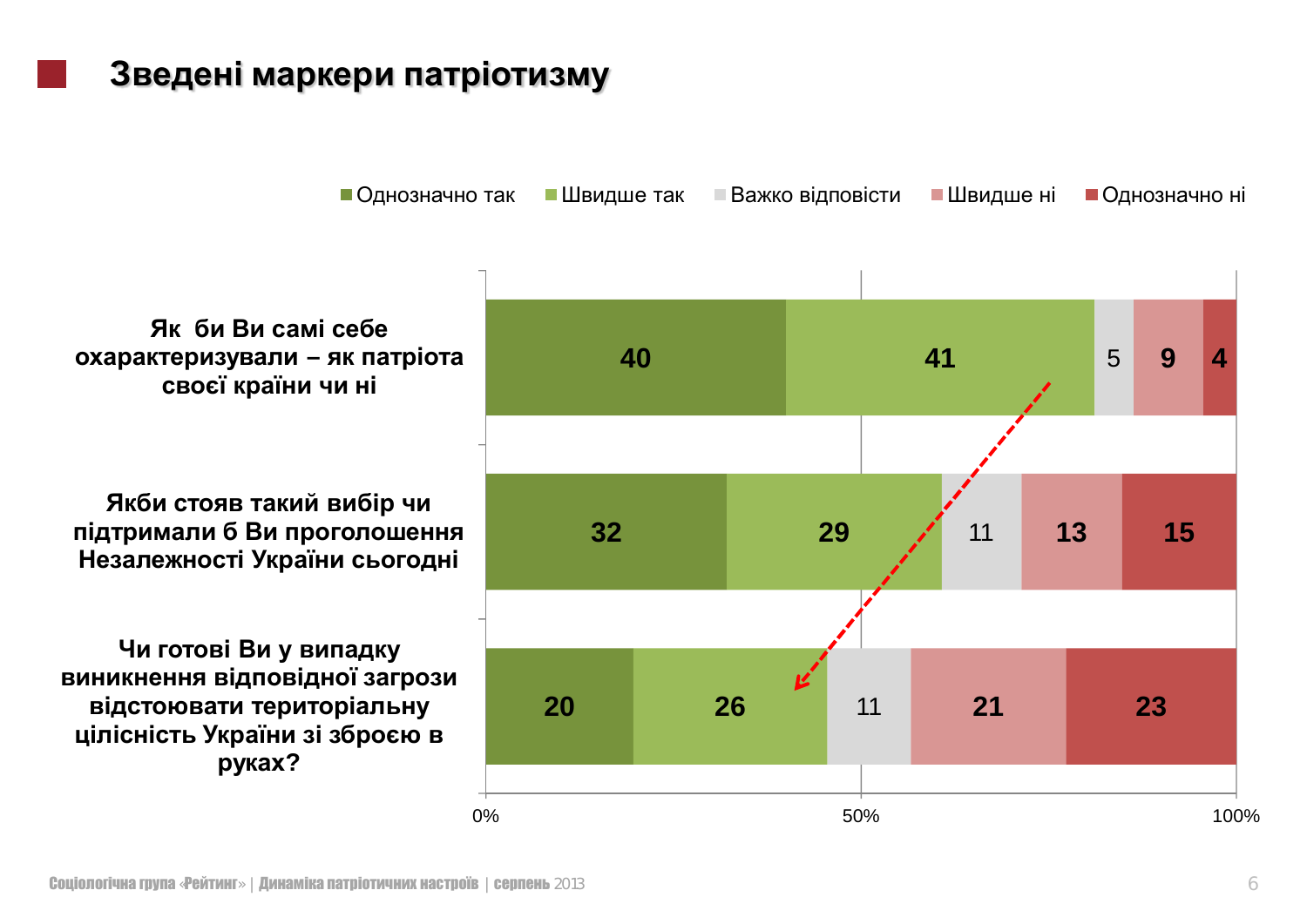## Патріотизм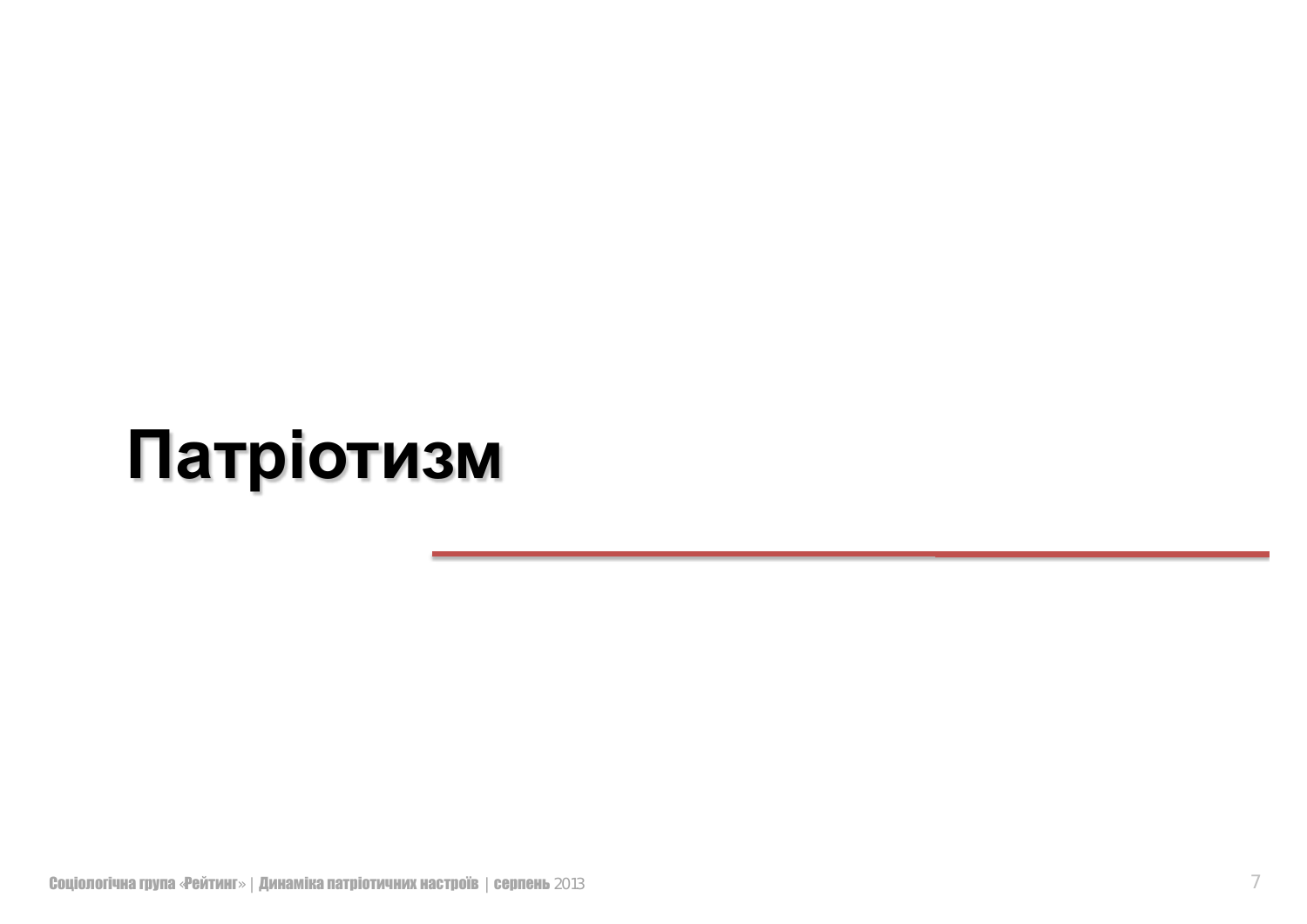### Чи вважають себе патріотами?

#### Як би Ви самі себе охарактеризували - як патріота своєї країни чи ні?

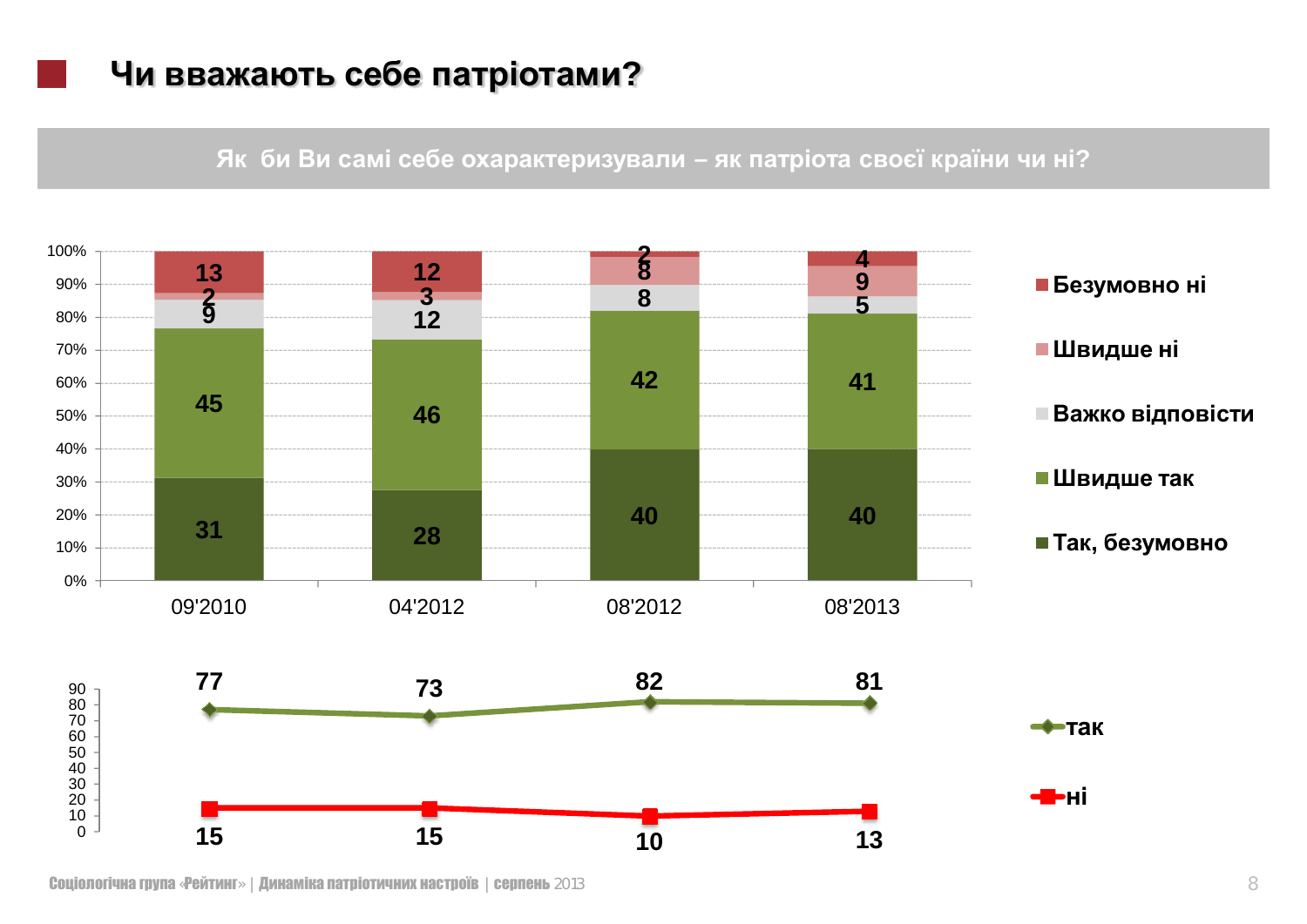## Підтримка Незалежності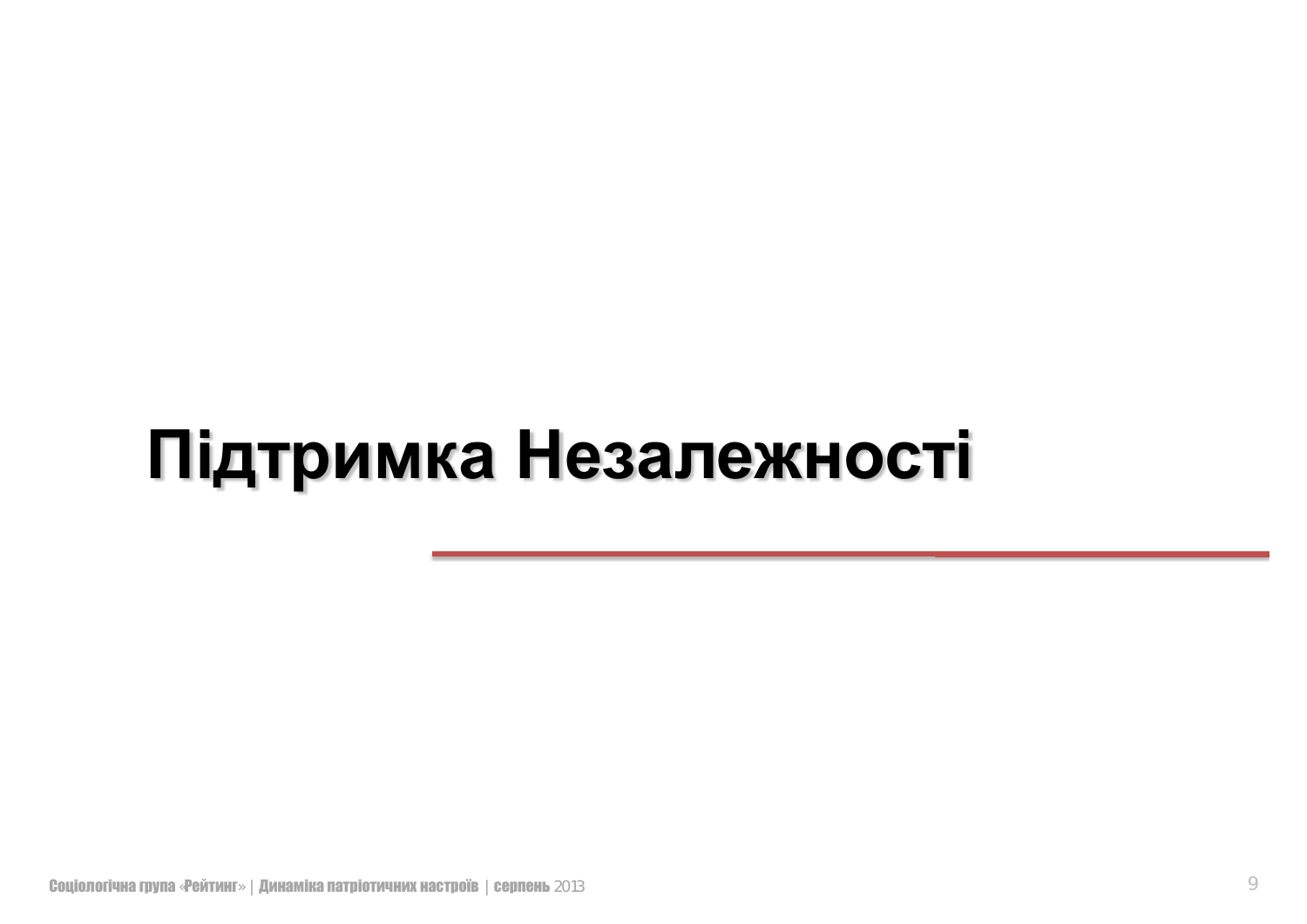## Підтримка Незалежності

Якби стояв такий вибір чи підтримали б Ви проголошення Незалежності України сьогодні?

![](_page_9_Figure_2.jpeg)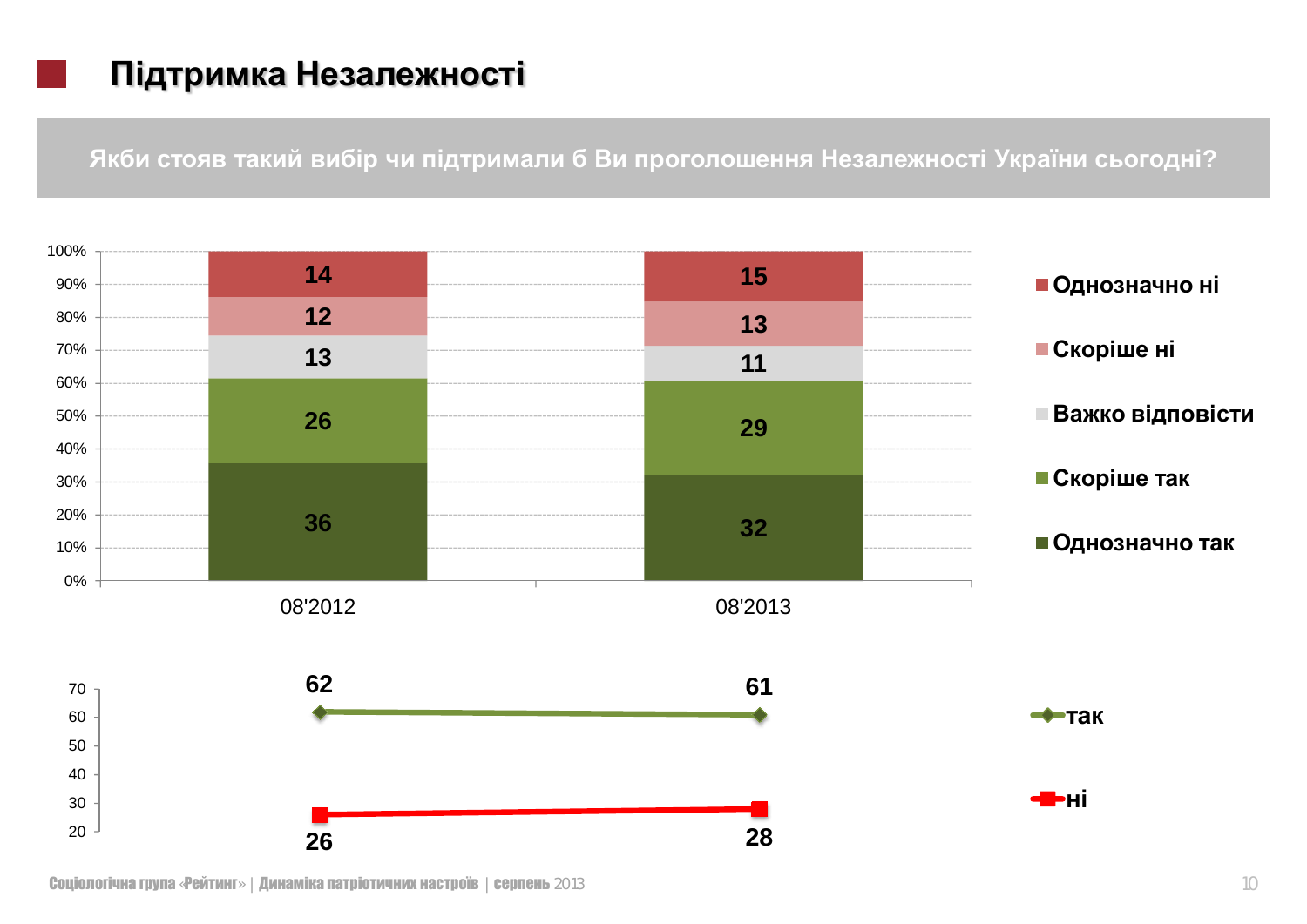![](_page_10_Figure_0.jpeg)

Соціологічна група «Рейтинг» | Динаміка патріотичних настроїв | серпень 2013 **12 серпеня патріотичних серпеня 2013**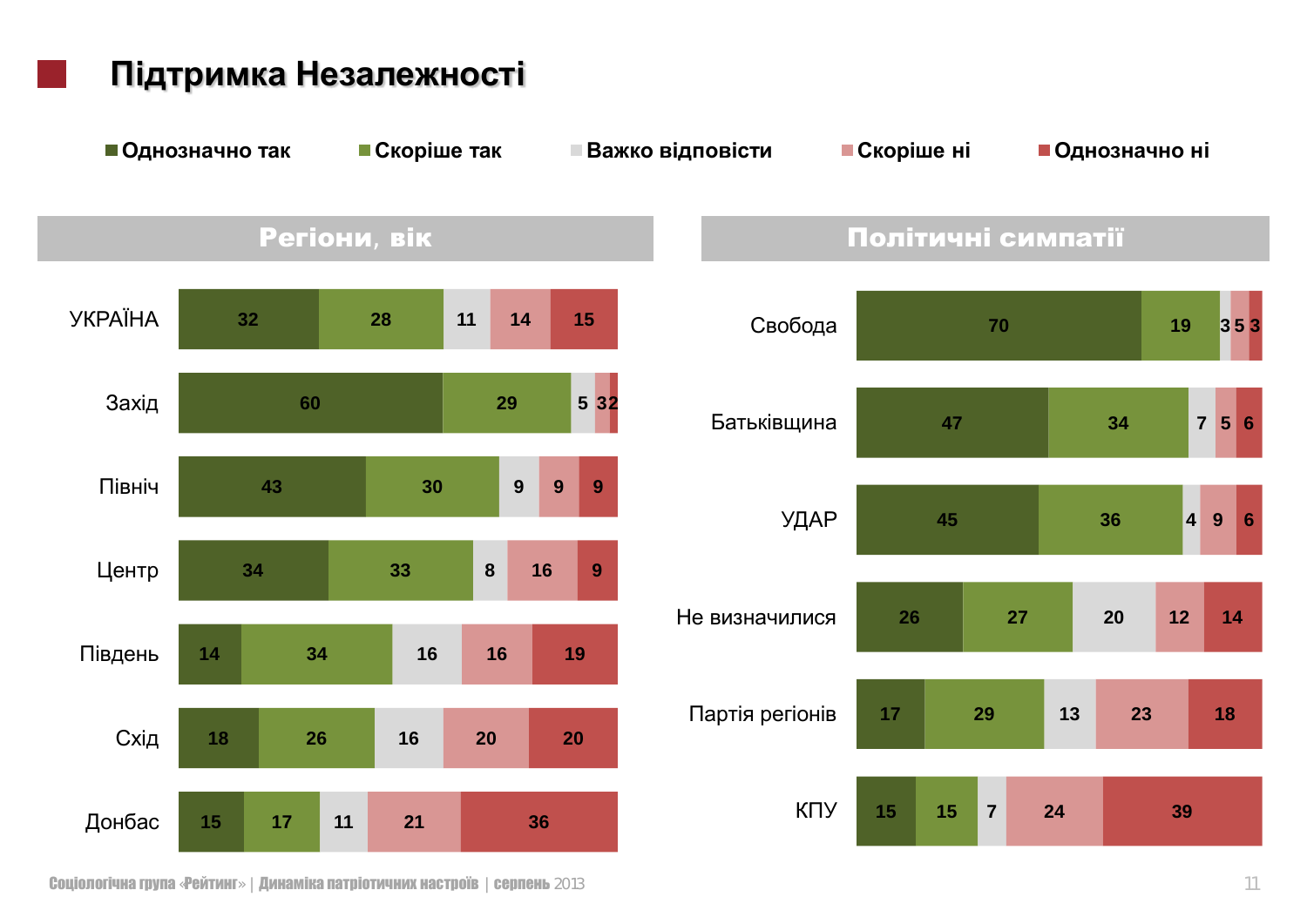![](_page_11_Figure_0.jpeg)

Соціологічна група «Рейтинг» | Динаміка патріотичних настроїв | серпень 2013 **12**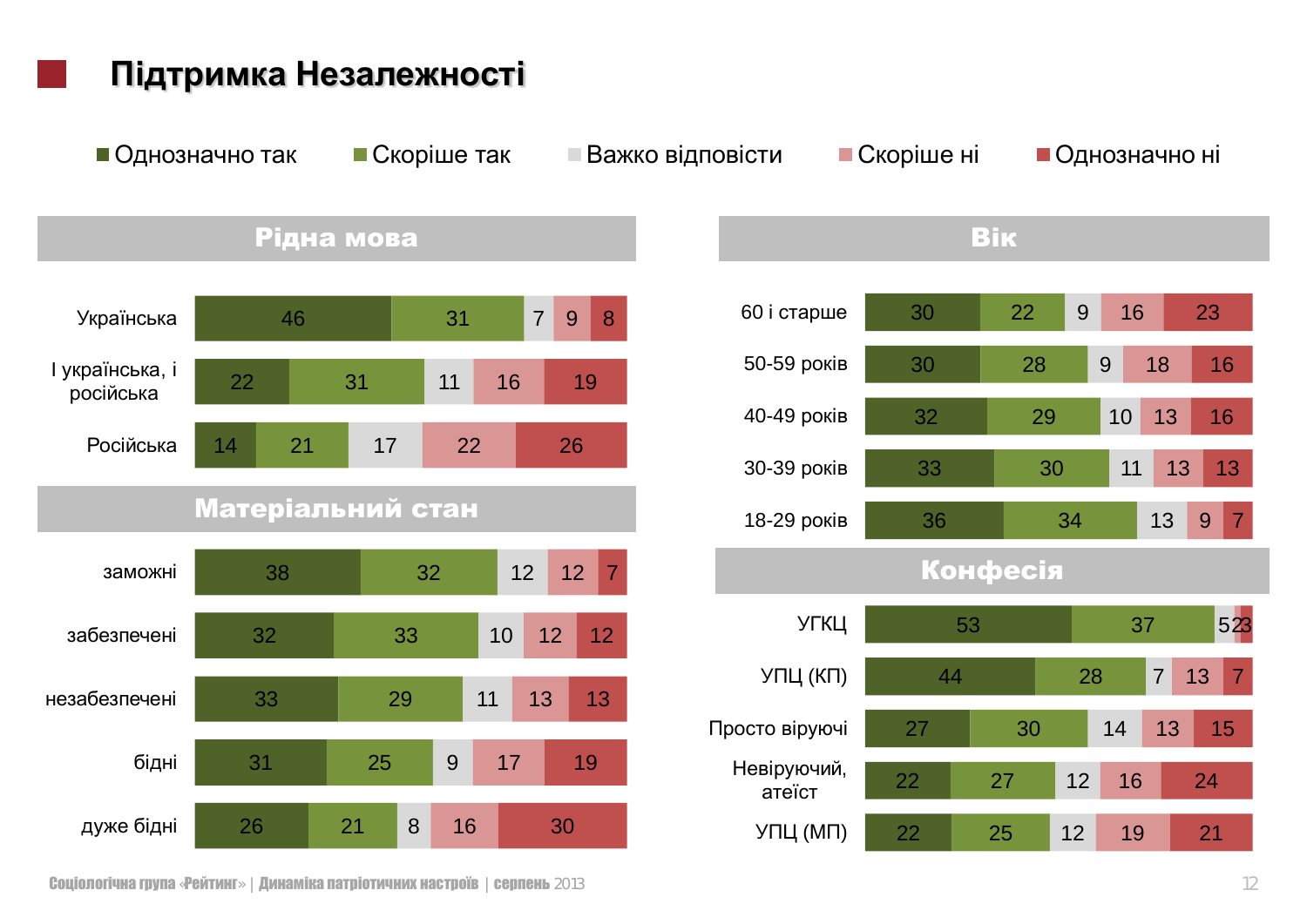## Залежність відчуття патріотизму та підтримки Незалежності

![](_page_12_Figure_1.jpeg)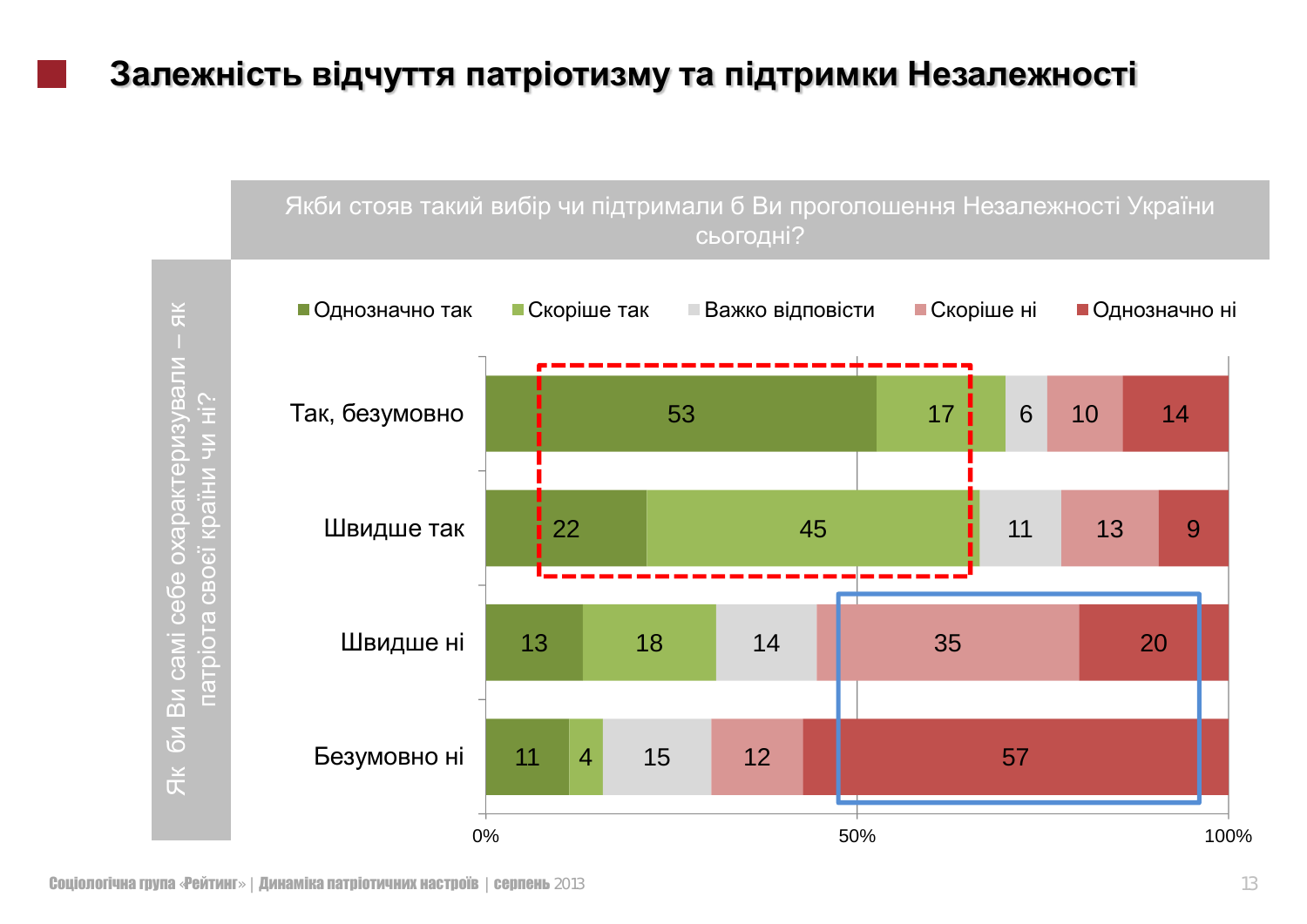# Готовність відстоювати **Батьківщину**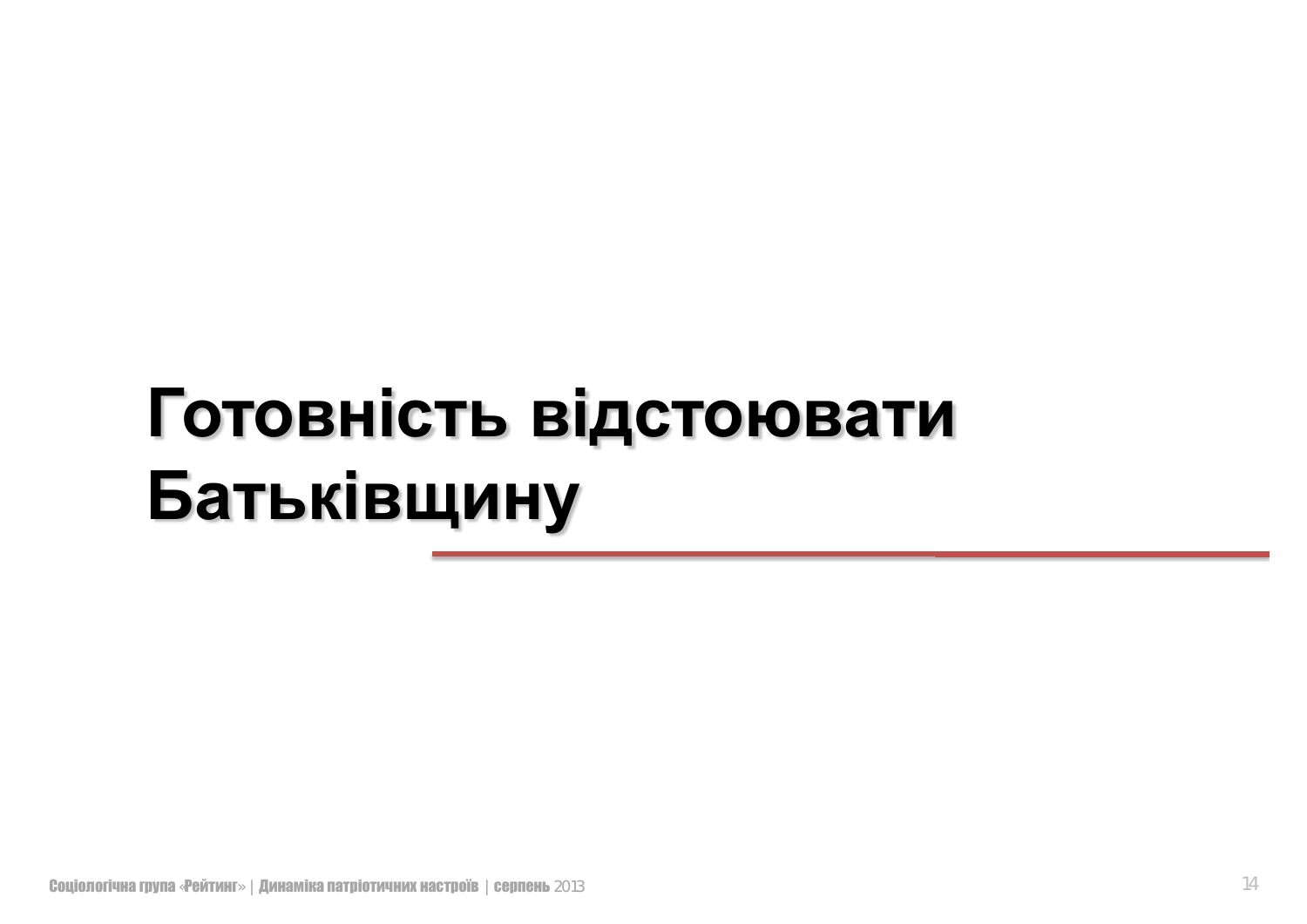## Готовність відстоювати Батьківщину

Чи готові Ви у випадку виникнення відповідної загрози відстоювати територіальну цілісність України зі зброєю в руках?

![](_page_14_Figure_2.jpeg)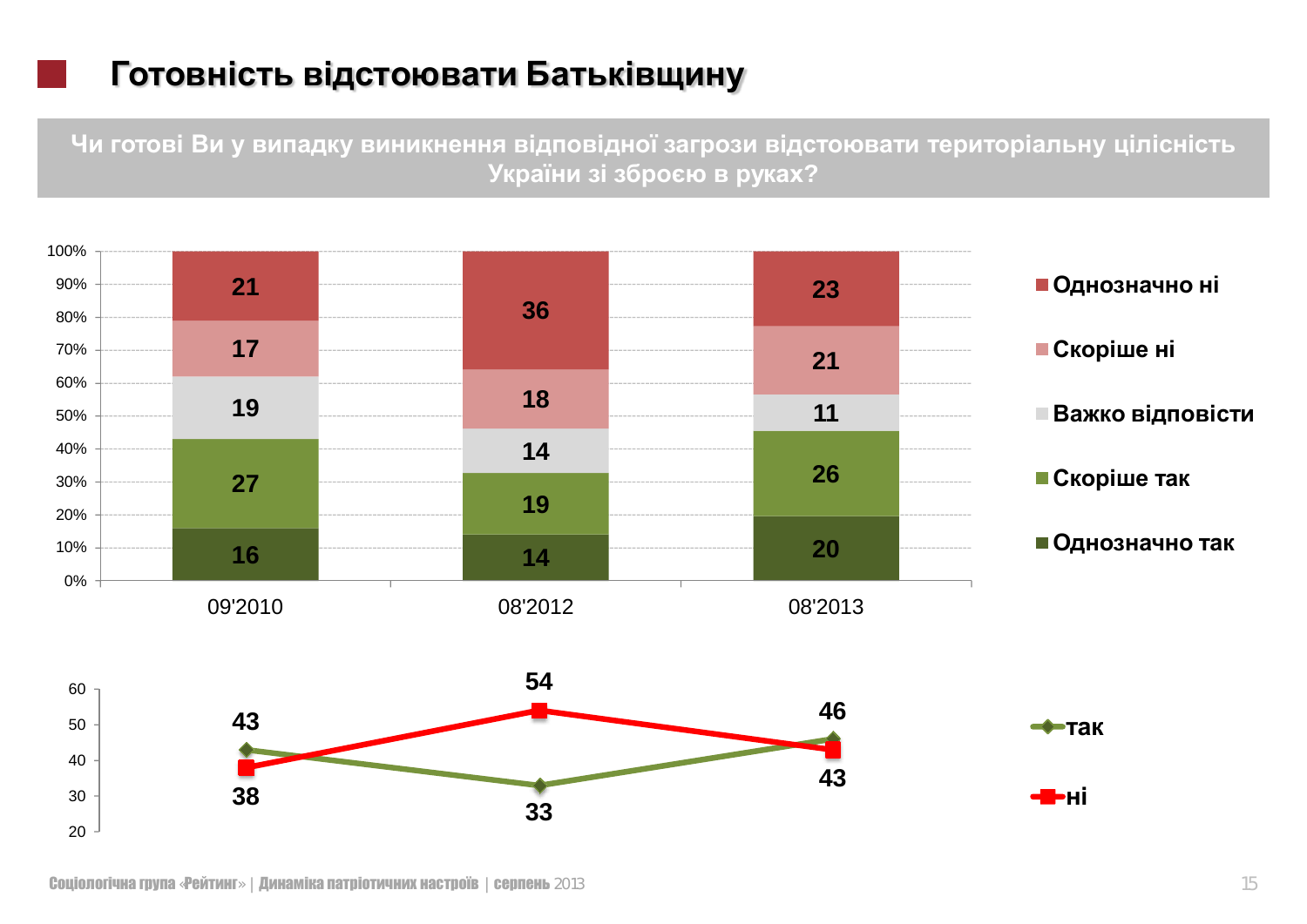#### Південь Схід Донбас Центр Захід Північ **YKPAÏHA ■ Однозначно так** ■ Скоріше так Важко відповісти В Скоріше ні В Однозначно ні Periohu, Bik **Готовність відстоювати Батьківщину**  КПУ Партія регіонів Не визначилися Батьківщина УДАР Свобода Політичні симпатії

Жінки

Чоповіки

![](_page_15_Figure_1.jpeg)

Соціологічна група «Рейтинг» | Динаміка патріотичних настроїв | серпень 2013 **16 серпення патріотичних таст**ивнос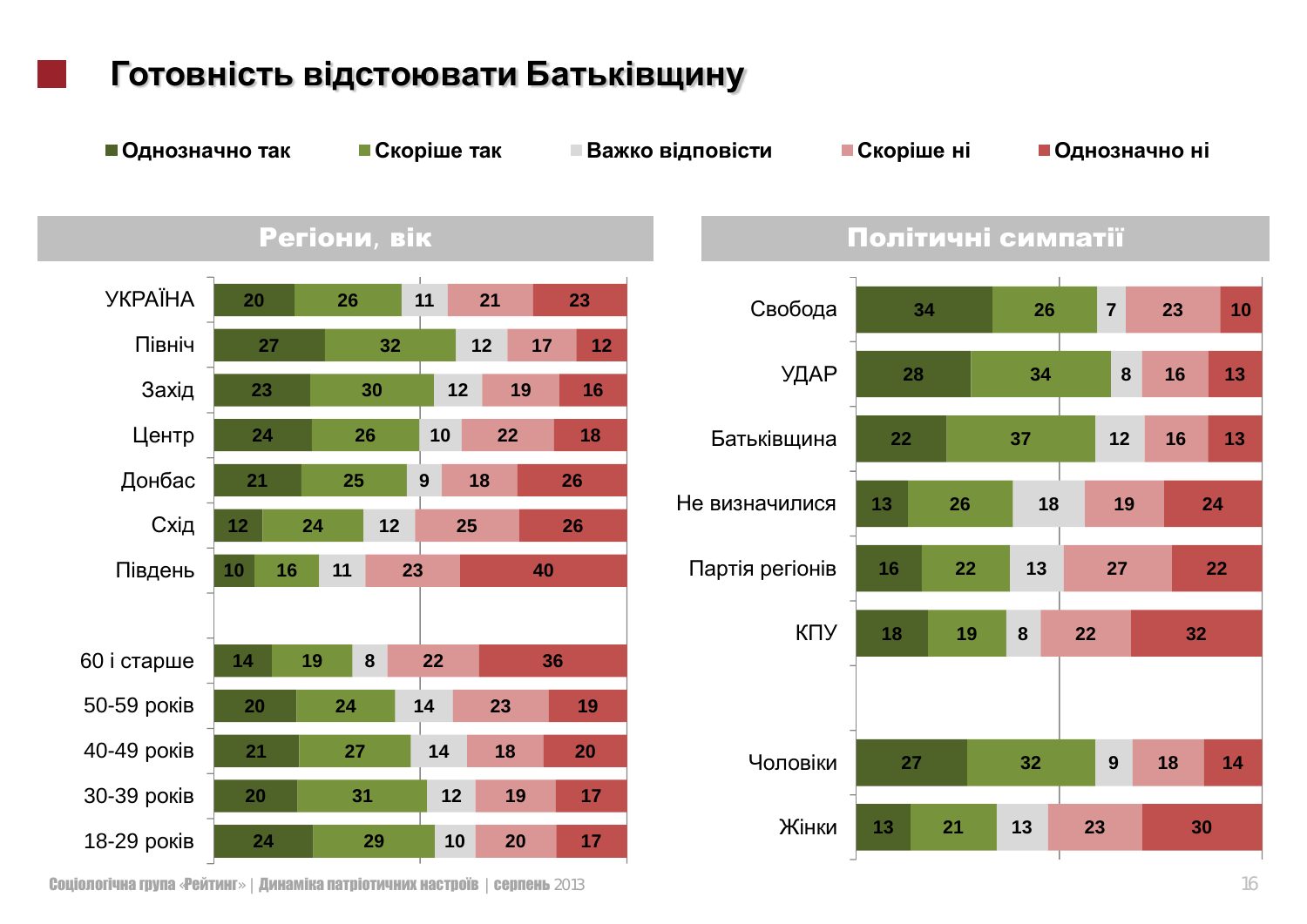## Залежність відчуття патріотизму та готовності захищати країну

![](_page_16_Figure_1.jpeg)